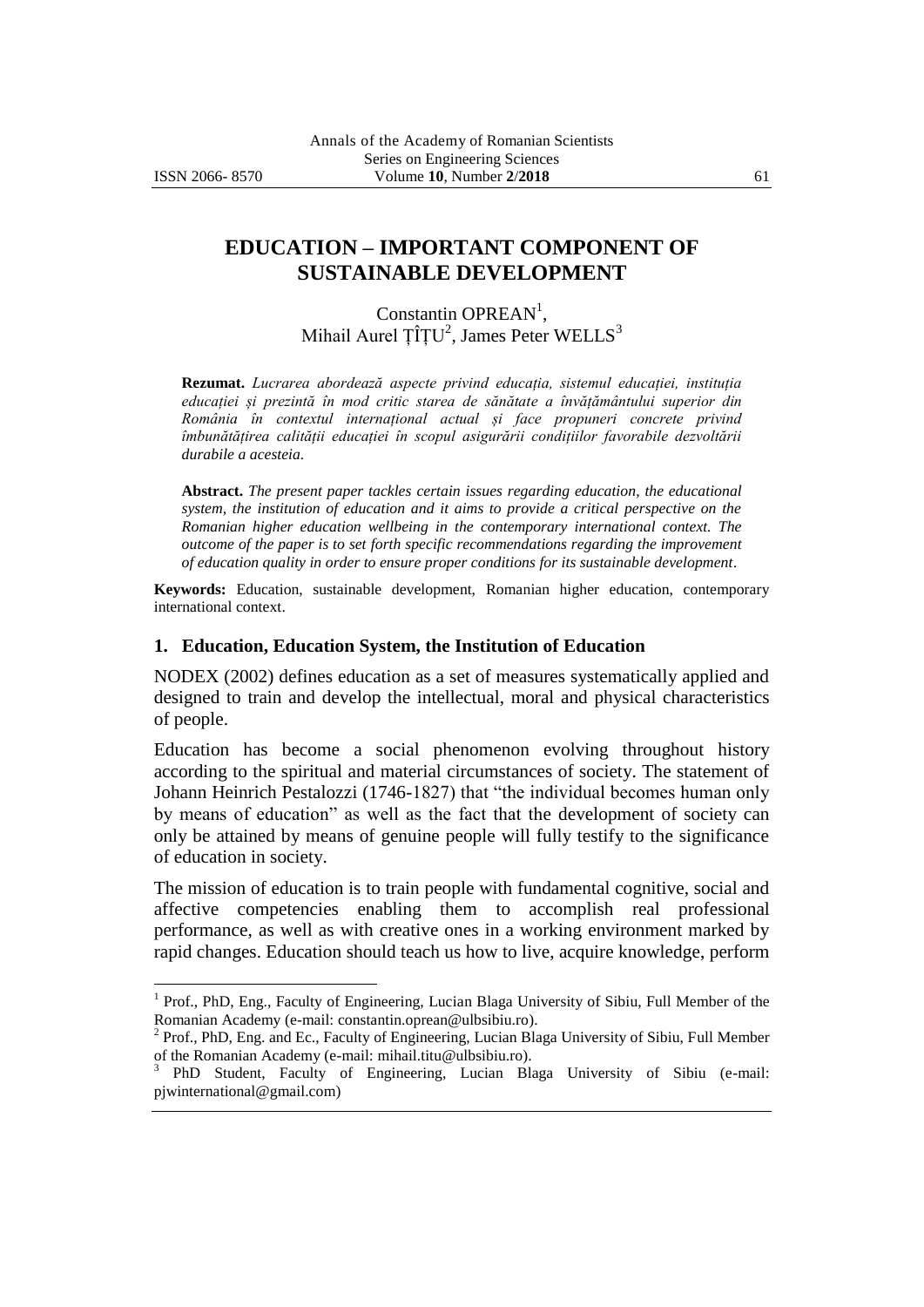and live together in harmony. In keeping with the principles of sustainable development education should meet the needs of the present without compromising any opportunities for future generations in addition to meeting its own needs and societal ones on a long-term basis.

The entire educational process is organized and integrated within an educational system which includes the whole set of institutions of any given society (so-called educational institutions) related and dedicated to the education of individuals at a particularly given time. The educational system represents a sub-system of the global social system closely connected with the healthcare sub-system.

Here is a representation of the educational system in Figure 1.

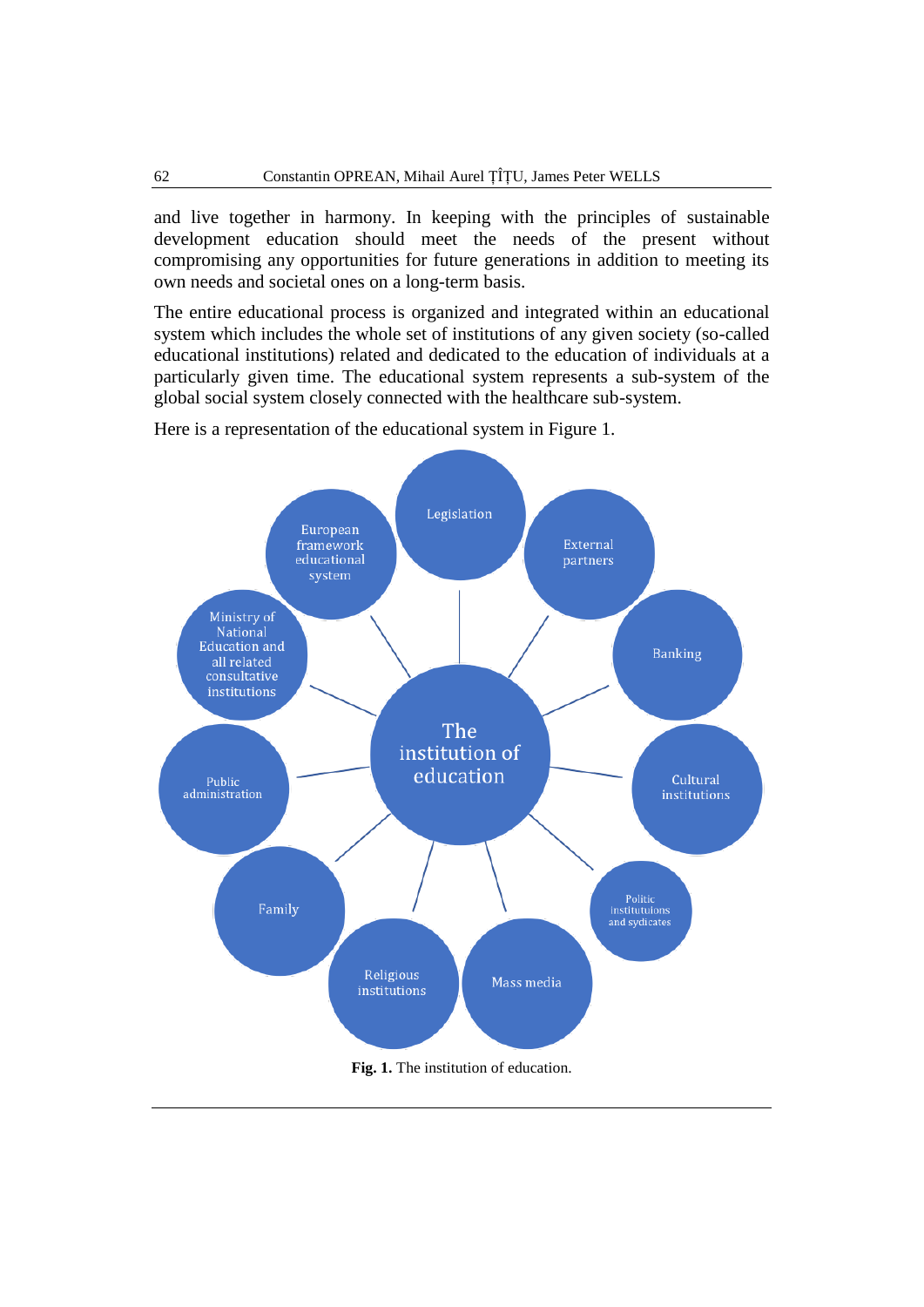A relevant representation of education is given in Figure 2.



**Fig. 2.** The institution of education.

### **2. Critical Analysis of the Higher Education System in Romania**

The paper focuses on a critical analysis of the higher education system in Romania setting forth specific recommendations for the quality improvement of Romanian higher education meant to provide its sustainable development.

An analysis of the results of Romanian higher education system leads to the following conclusions:

There is a great gap between theory and fact, meaning that education is a national priority stipulated by law and reality

- Allocation of insufficient resources to education from the state budget

Lack of a coherent system reform, shared by presidency, academy and ministry subsequent to ample debate with all stakeholders

- Romanian society is a reactive one prone to passivity
- Lack of genuine educators
- Lack of motivation and incentives for teaching staff
- Lack of necessary infrastructure with a view to attaining quality results

Lack of balance between theory and practice in the academic curriculum (professional recognition)

- Minimum focus on student-centred education
- Poor connection between higher education and the business community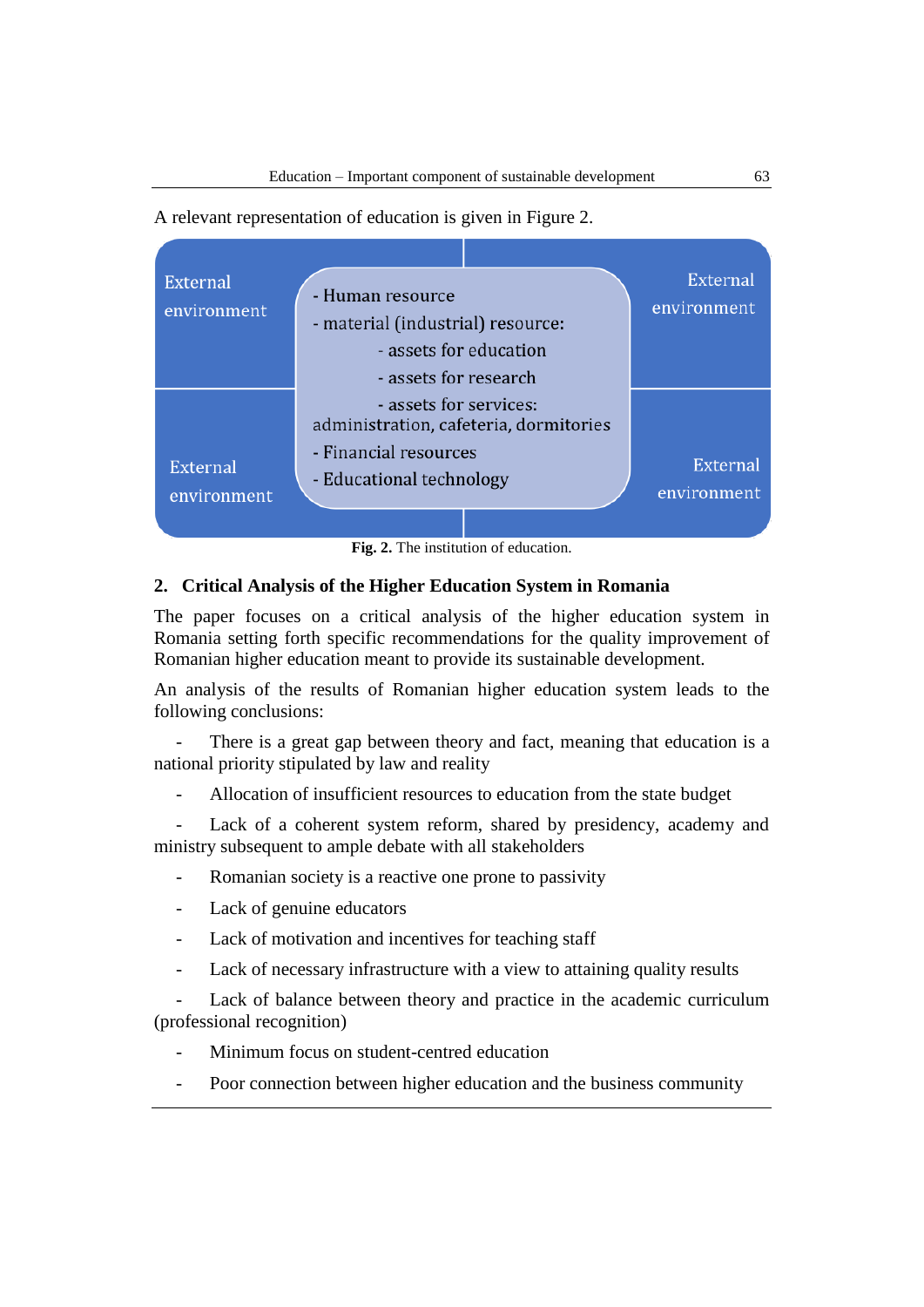- Inappropriate understanding of democracy in the higher education system
- Insufficient application of modern technology in the teaching-learning process
	- Lack of public responsibility of stakeholders in the educational process
	- Poor academic management
	- Low trust in the higher education system
- Politically-dependent organizations in the area of higher education quality assessment
	- Adaptation of study programs to the needs of society
	- Inappropriate strategy towards school-student interaction

Lack of organizational culture highlighting the responsibility of each stakeholder

#### **3. International Context**

All these take place in a contemporary international context:

- Continuing economic and social crisis;
- Critical level of unemployment;
- Increasing youth marginalization;
- Demographic changes;
- New migration patterns;
- Increasing conflicts within and among states;
- Increasing extremism and radicalization.

#### **4. Proposals to Improve the Quality of Education**

As stated in the presentation of the key aspects of Romanian higher education, for an appropriate reform to be possible and in order to focus our efforts on measures capable of ensuring sustainable development, we should always keep in mind what Peter Drucker used to say: "Education feeds the economy and shapes the society, and learning is a lifelong process." In the same vein, Benjamin Britten (1913-1976) pointed out that "learning is like a paddling against the current: as soon as you stop, you are pushed back."

Earmarking necessary resources is a vital requirement for the whole process of education. That is why even the 6% of GDP to be earmarked for education is an elusive value that does not take into account what we and the society desire,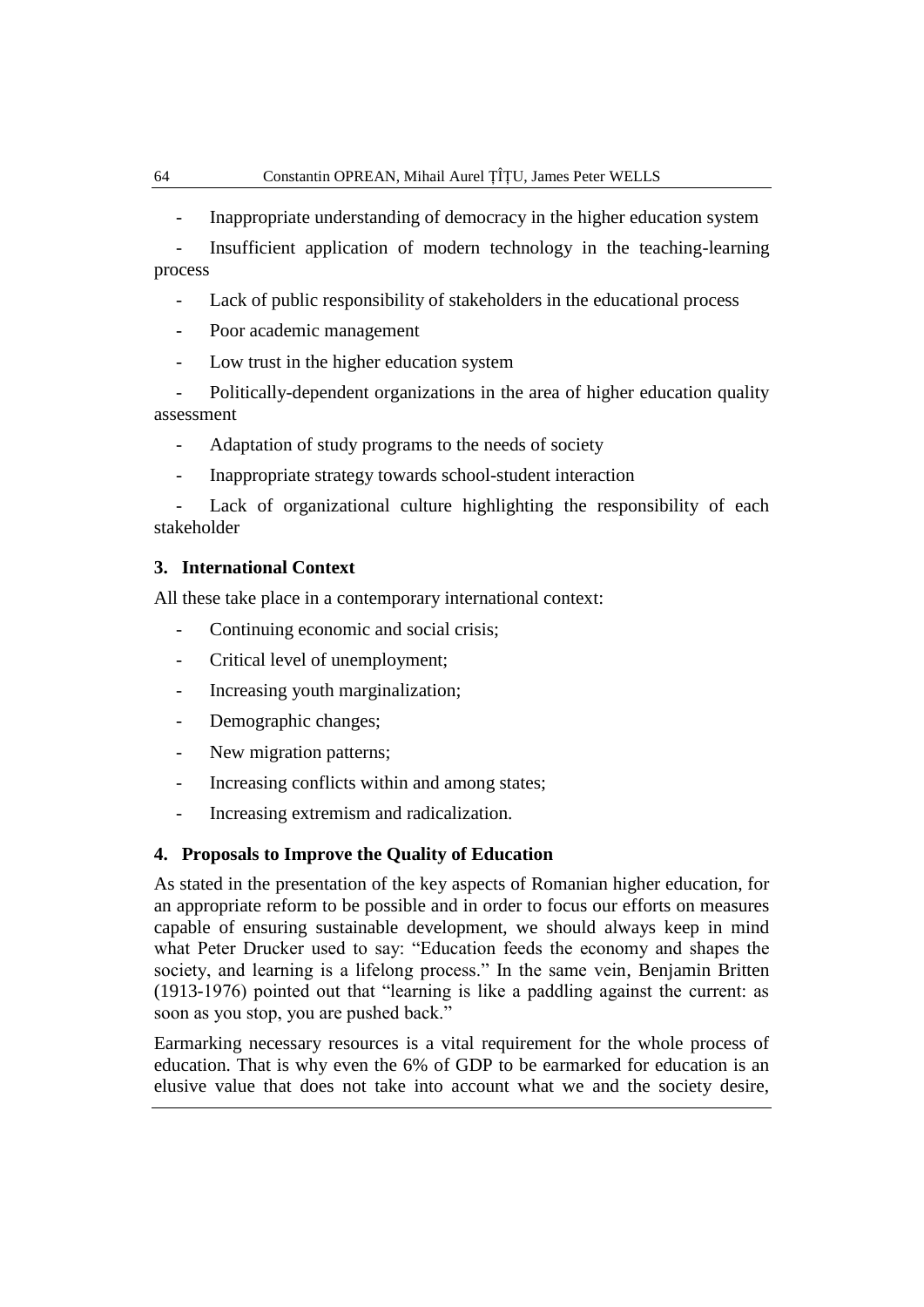namely the sustainable development of education. The need for a steady system reform and not a mere curricular reform will create the prerequisites for an efficient education. Genuine reform must ensure the protection and well-being of the individual, in the circumstances of ensuring democratic freedom in close connection with responsibility. "Genuine reform is backed up by legislative stability," said Spiru Haret, the founder of the modern Romanian school, who, as early as the nineteenth-century, referred to what we now call the sustainability of the educational system. We do not have to conduct experiments in education as the educational system is an inertial system, and what we are sowing now we may never reap. I believe that in the educational system, any intervention must meet one of Philip Crosby's basic principles, the principle of "Zero defects," by which we should do our job right the first time - DRIFT (Do It Right the First Time).

We need to turn our society into a proactive one, in other words, we need to act preventively, to develop much more cost-effective prevention strategies. Specialists in the field emphasize that the development of education itself is a preventive strategy.

Another vital strategy for ensuring the sustainable development of education and the building of a quality education system is the role model teacher whose attributes are the following:

- moral integrity;
- fairness;
- dignity;
- honesty;
- prestige;
- motivation.

The role model teacher has proved to be the most effective and efficient agent of education and learning.

Constantin Noica used to say: "You learn a lot from everybody, but the teacher is only the one who can teach you how to learn." The more role model teachers a school has, the more notable characters they will be able to mould. One of the great nineteenth-century educators, Grégoire Girard, a contemporary of another great educator, Johann Heinrich Pestalozzi, used to say: "A teacher has to learn a lot to teach another a little."

The teaching profession is complex and involves the following:

- very good command of the mother tongue;
- good professional training based on significant internship;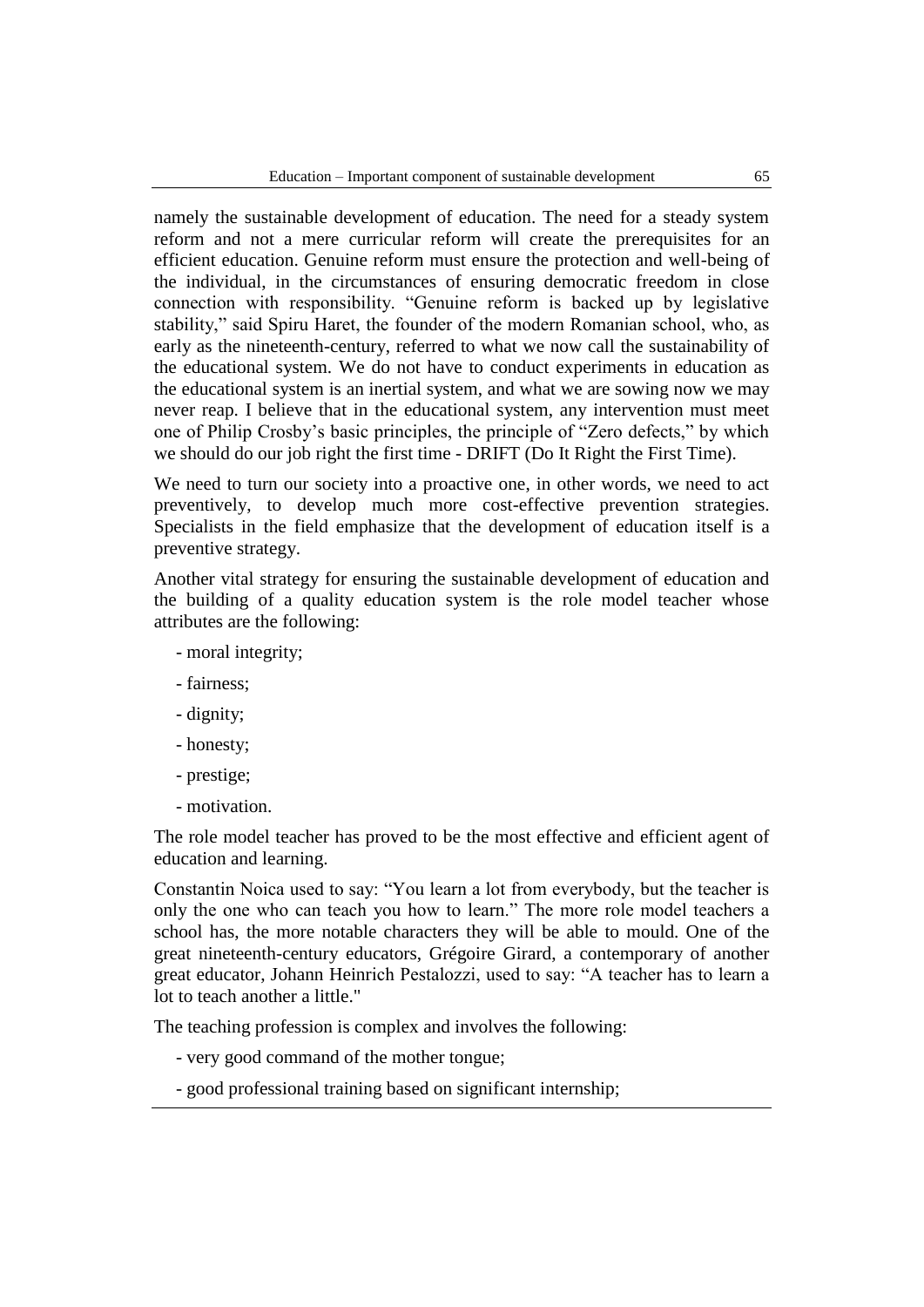- teaching skills;
- psychology-related skills;
- the skills of an actor, a role teachers play throughout their lives.

In order for teachers to be able to gain these skills, their place in the society should be reconsidered, and this implies, first and foremost, motivating them.

Unless we invest in role model teachers, we will be faced with the worst crisis in education. One needs a new approach to modernizing infrastructure to lend support to education and quality learning with suitable specialised laboratories, that is virtual, scientific research and business laboratories.

An improvement is also needed in terms of the balance between theory and practice in the curriculum. The lack of such balance is a risk in education or in the profession. Education should be student-focused, it should concentrate on what they can actually do, and not on their theoretical knowledge.

Quality education is the result of the synergic activities of the teacher, student, school, and society as a whole, and must be supported by a broad platform of legally-driven partnerships. Democracy is an asset gained in Romania, but it is difficult to understand and apply. The former U.S. President Abraham Lincoln defined genuine democracy as "government of the people, by the people, for the people." In contemporary Romania, Petre Tutea defined democracy as "the triumph of quantity over quality, the approval of the masses." This process of an accurate understanding of what democracy really means is a necessity in Romania.

Another prerequisite for improving the quality of education is the emphasis on the quality and relevance of the learning and teaching process by promoting:

- innovative teaching and learning methods;
- the use of digital techniques;
- specialized virtual laboratory facilities;
- the enhancement of creativity, innovation and entrepreneurship.

Life has shown that the university product is the result of the joint effort of university actors and external stakeholders, of the representatives of the entire society. For the higher education management, public responsibility for the quality of the university product is major [2]. The quality of senior university managers is thus vital, and this implies finding the best systems and procedures of selecting quality managers, that can boost confidence in the quality of the higher education system [3, 6, 12].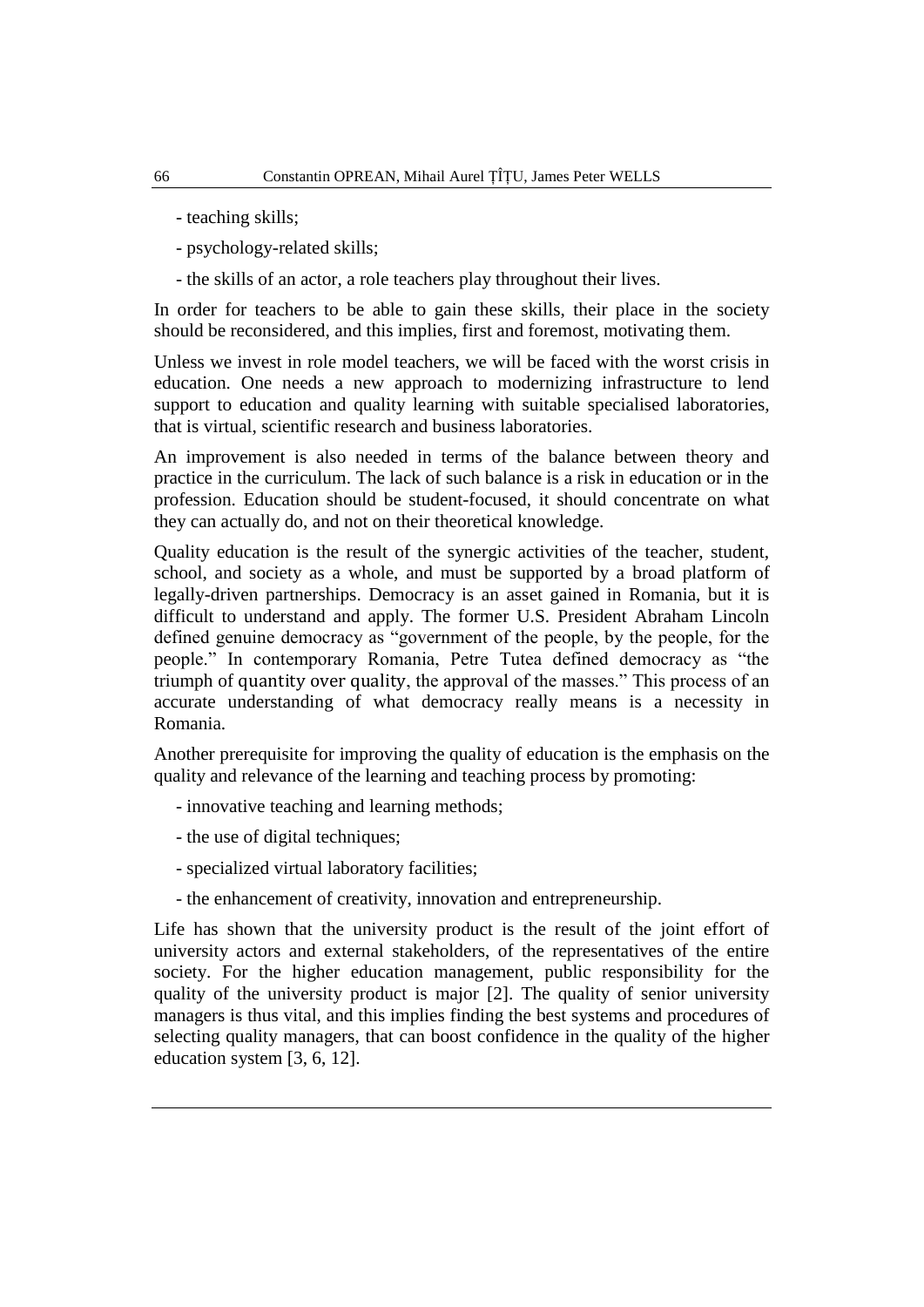Evaluation processes for the authorization and accreditation of academic programs by accredited assessment agencies that are subservient to political parties distort the quality of the higher education system.

Therefore, these agencies must be neutral, and assessment experts should be bound by no contract of employment with any university in the Romanian higher education system [5, 7].

A reassessment of accredited study programmes in relation to labour market demand and new scientific and scientific and technological breakthroughs is needed.

We have found a completely wrong national strategy as to setting up and closing down schools according to the principle of economic efficiency, which sheds light on the most important asset of a society, namely the human capital.

In this case, a paradigm shift in the school-student relationship is needed, so that "the student follows the school" should turn into "the school follows the student."

A vital element in involving all actors in the educational process is building up on everyone's responsibility for their mission and important tasks [1, 3, 4].

### **Conclusions**

In conclusion, a consideration of the proposals set forth above can ensure a better quality of education in our country and favourable conditions for a sustainable development of the educational system.

Moreover, conditions that are favourable to boosting confidence in the higher education system will be met in order to build an inclusive society based on democratic values and human rights, thus creating opportunities of securing skills and abilities, innovation and employability.

We are aware that sustainable development is achieved in a political, economic and social context marked by globalization, liberalization, democratization and a clearer configuration of power centres.

Reality has proved that education underlies the fulfilment of economically, socially and environmentally sustainable development conditions within the context of security provision and that education makes us act accordingly [13].